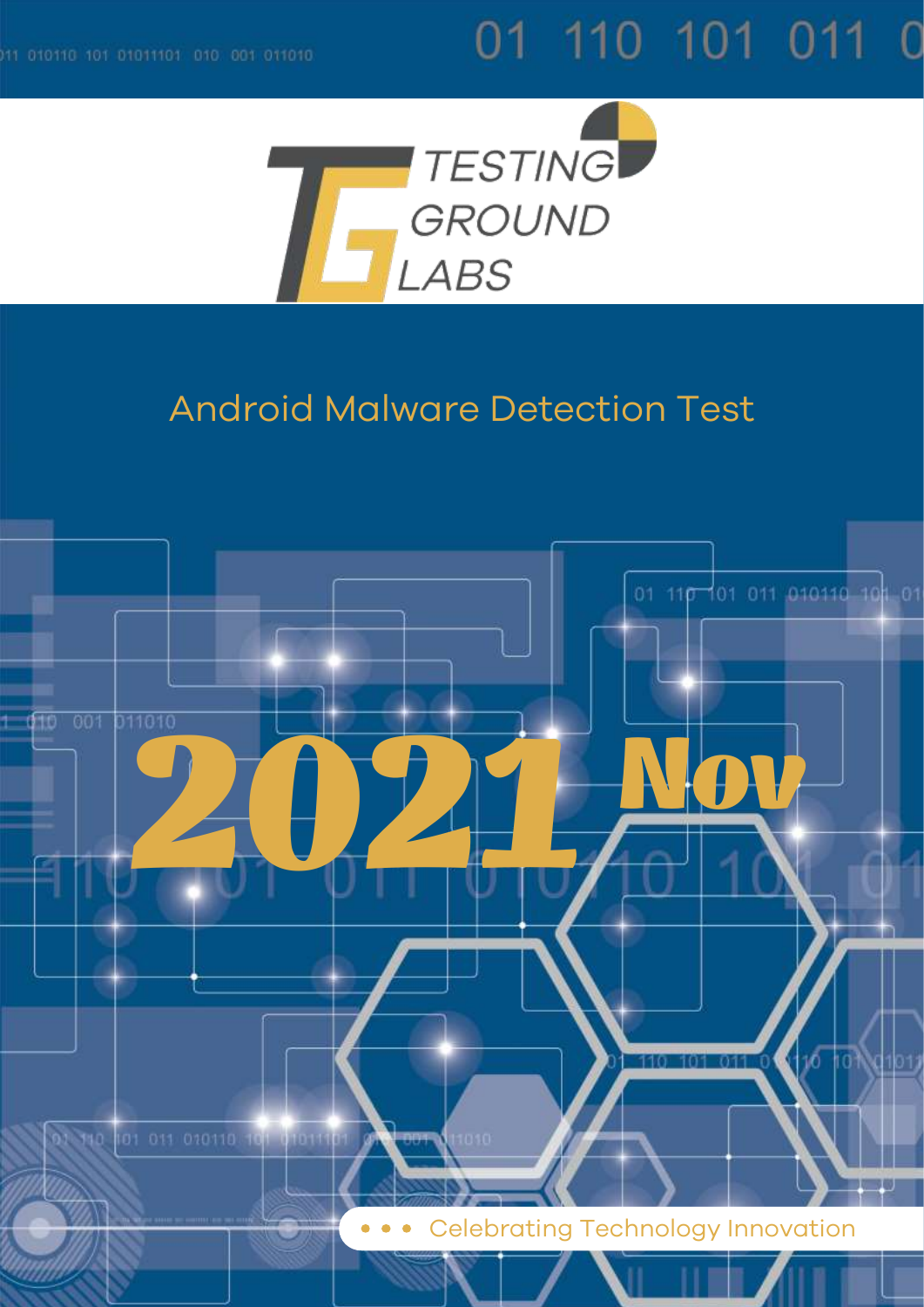

*Android Malware Detection Test 2021 Nov*

### **TABLE OF CONTENTS**





Background Test Process & Test Software



Tested Result



Test Summary & Monthly Award



Information



Disclaimer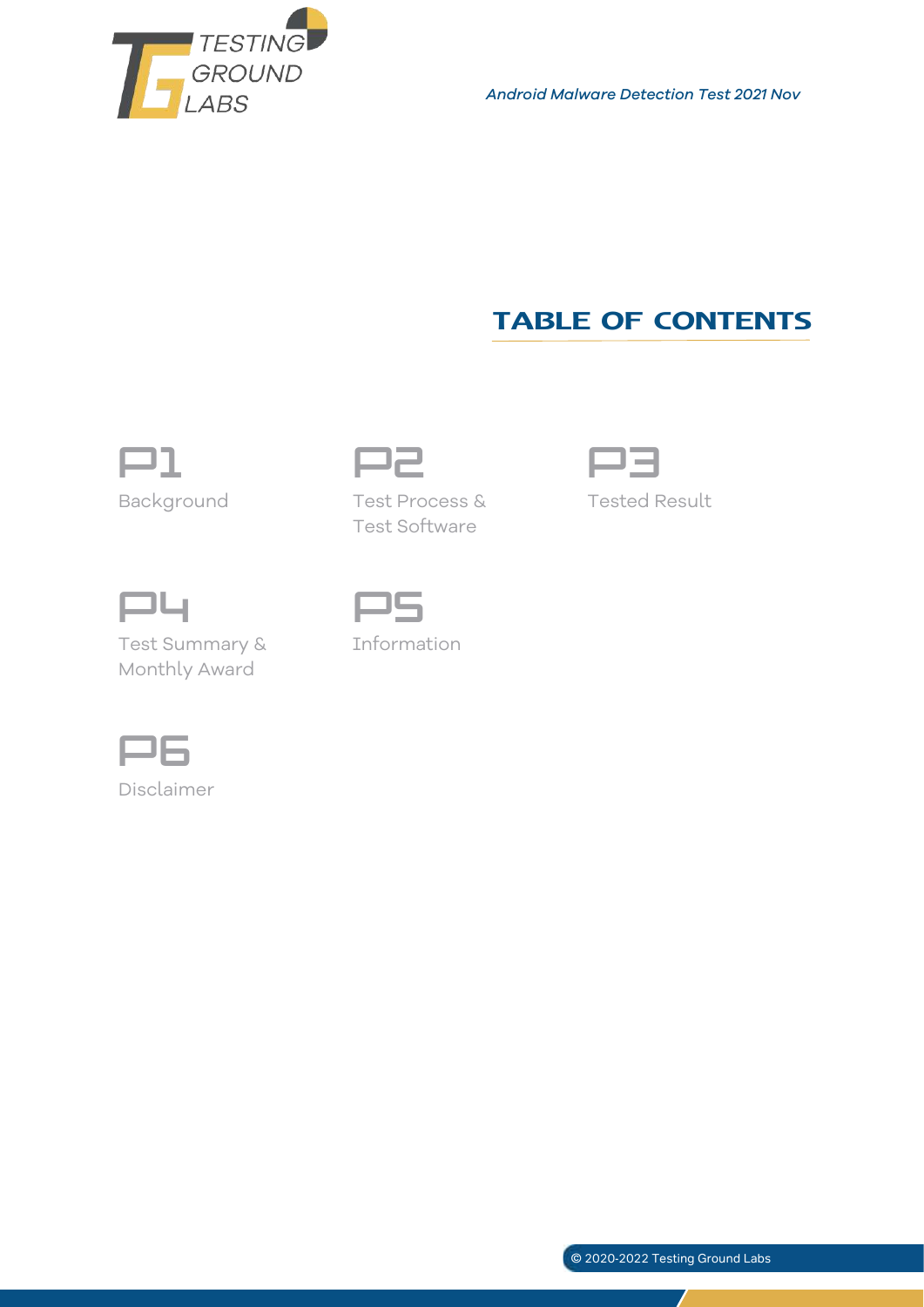

#### Chap.1 Background

Android is a mobile operating system developed by Google. It is based on a modified version of the Linux kernel and other open source software, and is designed primarily for touchscreen mobile devices such as smartphones and tablets. In addition, Google has further developed Android TV for televisions, Android Auto for cars, and Wear OS for wrist watches, each with a specialized user interface. Variants of Android are also used on game consoles, digital cameras, PCs and other electronics.

Android's smartphone share will hover with around 85% throughout the forecast. Volumes are expected to grow at a five-year compound annual growth rate (CAGR) of 1.7% with shipments approaching 1.36 billion in 2022. Android maintained its position as the leading mobile operating system worldwide in June 2021, controlling the mobile OS market with a close to 73 percent share. Google's Android and Apple's iOS jointly possess over 99 percent of the global market share. Overall this is a positive sign that consumers are seeing the benefits of moving to a slightly more premium device than they likely previously owned.

Android security software can protect you away from the following malware activities (all are actual cases):

- 1. Send messages to "premium service" SMS numbers that cost extra money.
- 2. Send your personal information to unknown parties.
- 3. Turn your phone into a part of a botnet so others can execute commands remotely for nefarious purposes, such as spam, DDOS attack, and more.
- 4. Non-authorized persons may monitor your phone calls and text messages.
- 5. Open you to blackmail, if something embarrassing can be found and sent elsewhere.
- 6. Trick you into entering financial information, such as account number, birth date, and more.
- 7. Even stuff on your PC if you connect your PC to your smartphone.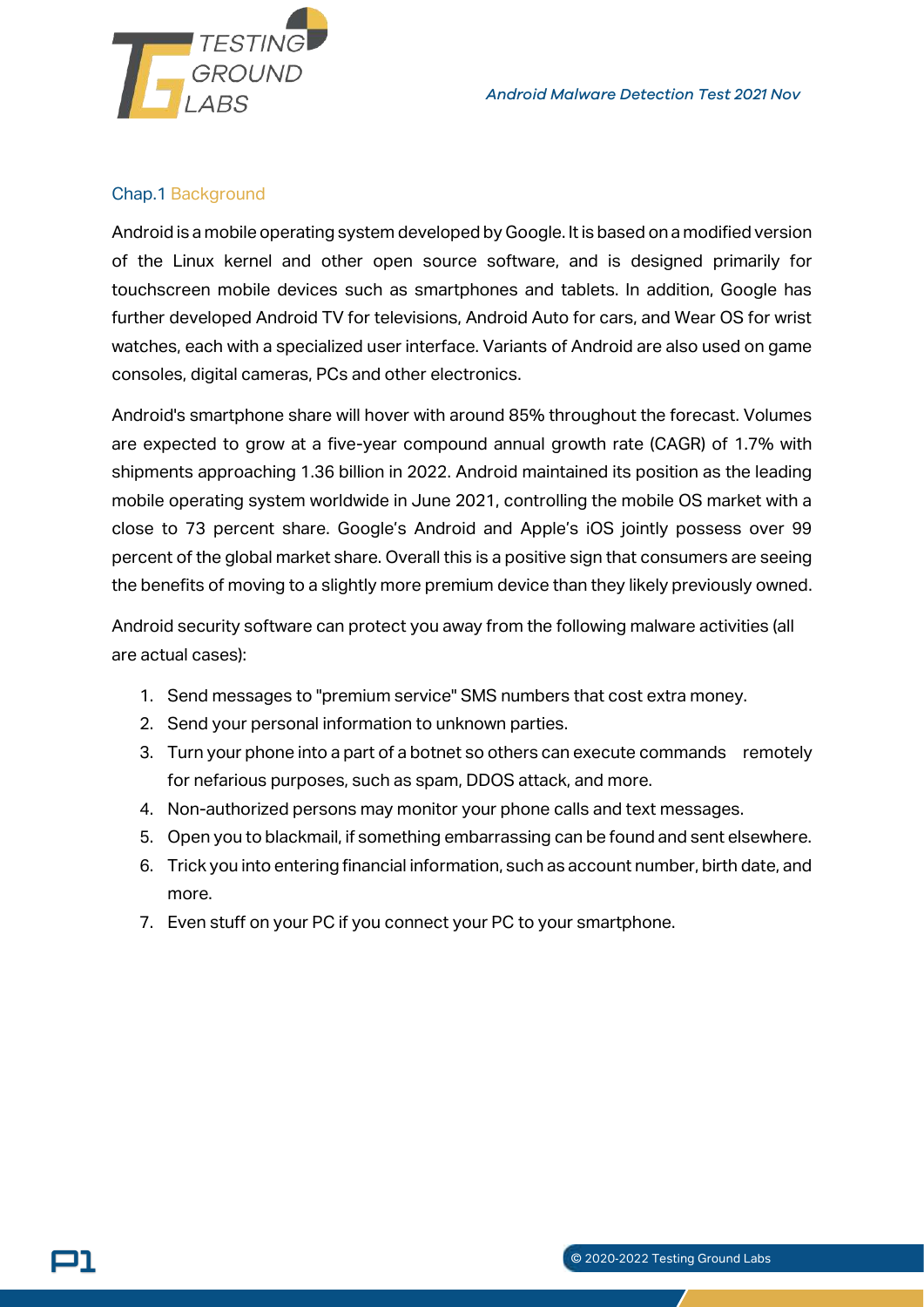

#### Chap.2 Test Process & Test Software

Several android mobility devices will be prepared and backup images are created then. Detailed process is as follows:

- 1. 1348 malware samples and bulks of clean android applications (442 different installers) are prepared and delivered to the internal storage of devices. The malware were collected in multiple sources (including China region), clean apps were taken from Google AppStore and other legitimate app stores.
- 2. Install a security product on the physical phone device with default configuration.
- 3. Update the security product and perform a full scan against the malware set and clean applications. Malware detection rate and false positive status will be recorded.
- 4. Restore the backup image and repeat the three steps above.
- 5. Platform: PixelExperience Android 10 on RedMi Note 4X
- 6. Test date: November, 2021

| Vendor             | Software                                           | Version                  |
|--------------------|----------------------------------------------------|--------------------------|
| AhnLab             | AhnLab V3 Mobile Security                          | 3.2.6.1(Build 3724)      |
| <b>Antiy Labs</b>  | AVL for Android                                    | 2.8.1                    |
| Avast              | <b>Avast Mobile Security</b>                       | 6.44.2.510138-5778d94446 |
| Avira              | Avira Antivirus Security for Android               | 7.9.1 build No. 4924     |
| <b>ESET</b>        | <b>ESET Mobile Security</b>                        | $v. 7.1.11.0 - 15$       |
| Kaspersky          | Kaspersky Internet Security for Android            | 11.76.4.6357             |
| Malwarebytes       | Malwarebytes for Android                           | 3.8.4.50                 |
| McAfee             | <b>McAfee Mobile Security</b>                      | 6.3.0.106                |
|                    | NortonLifeLock Norton 360 (Norton Mobile Security) | 5.23.0.211130007         |
| <b>Trend Micro</b> | <b>Trend Micro Mobile Security</b>                 | 12.9.1.3670              |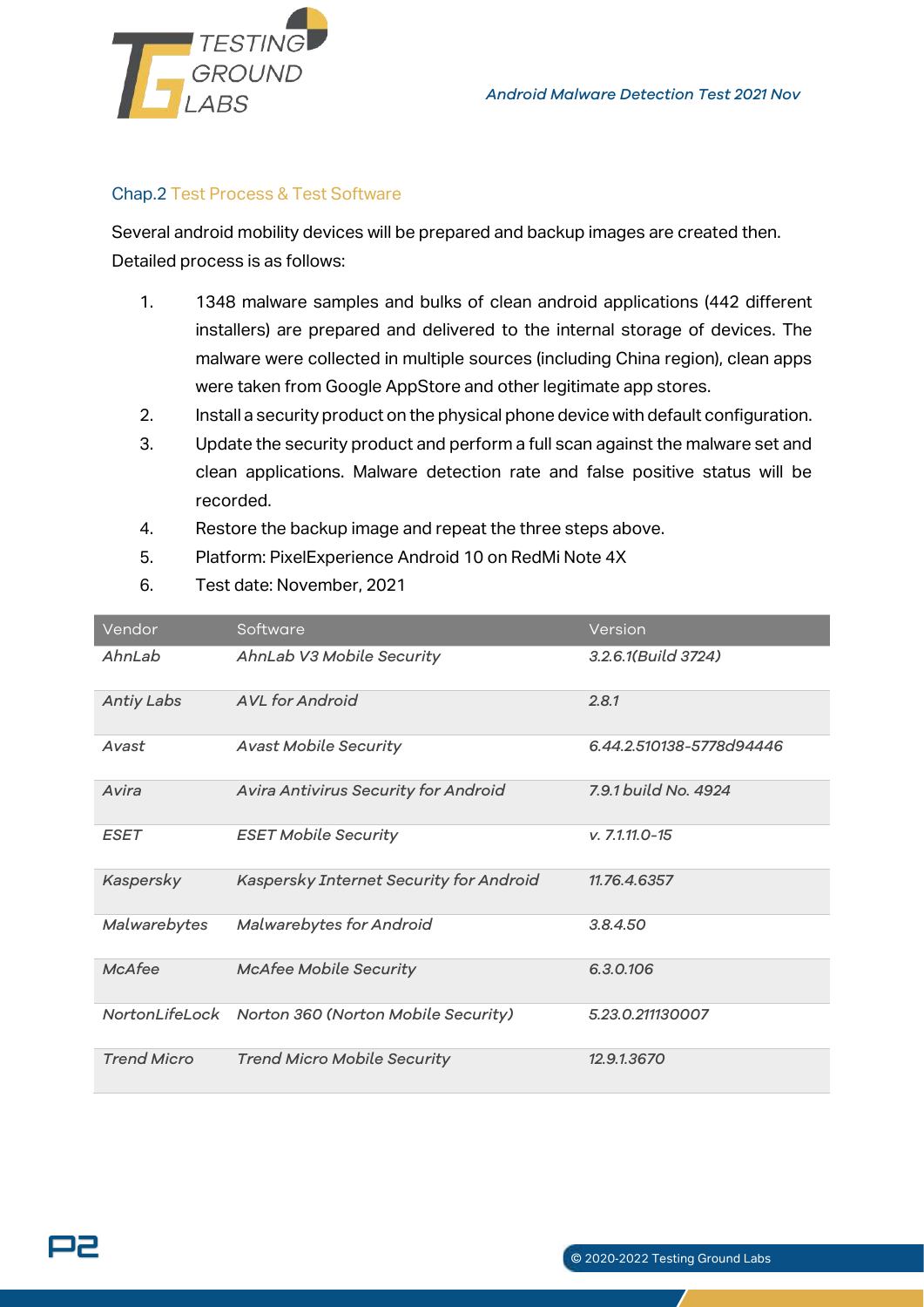

#### Chap.3 Tested Result (The test results are shown on the following tab)

| Vendor             | Total<br>Samples | Missed<br>Samples | Detected<br>Samples | Detection<br>Rate | False<br>Positive<br>Counts | Total<br>Score |
|--------------------|------------------|-------------------|---------------------|-------------------|-----------------------------|----------------|
| <b>Trend Micro</b> | 1348             | 0                 | 1348                | 100.000%          | О                           | 100.000        |
| Kaspersky          | 1348             | ${\cal O}$        | 1348                | 100.000%          | $\cal O$                    | 100.000        |
| Avira              | 1348             | $\mathcal{I}$     | 1347                | 99.926%           | $\cal O$                    | 99.926         |
| <b>ESET</b>        | 1348             | $\mathcal I$      | 1347                | 99.926%           | $\overline{O}$              | 99.926         |
| McAfee             | 1348             | $\mathcal I$      | 1347                | 99.926%           | O                           | 99.926         |
| NortonLifeLock     | 1348             | $\sqrt{3}$        | 1345                | 99.777%           | $\cal O$                    | 99.777         |
| AhnLab             | 1348             | 5                 | 1343                | 99.629%           | $\cal O$                    | 99.629         |
| Avast              | 1348             | $\sqrt{5}$        | 1343                | 99.629%           | $\overline{O}$              | 99.629         |
| Malwarebytes       | 1348             | 10                | 1338                | 99.258%           | $\overline{2}$              | 99.058         |
| Antiy Labs         | 1348             | ${\cal O}$        | 1348                | 100.000%          | 269                         | 73.100         |

Remarks: Final Score= (Detection %) \*100-0.1\*FP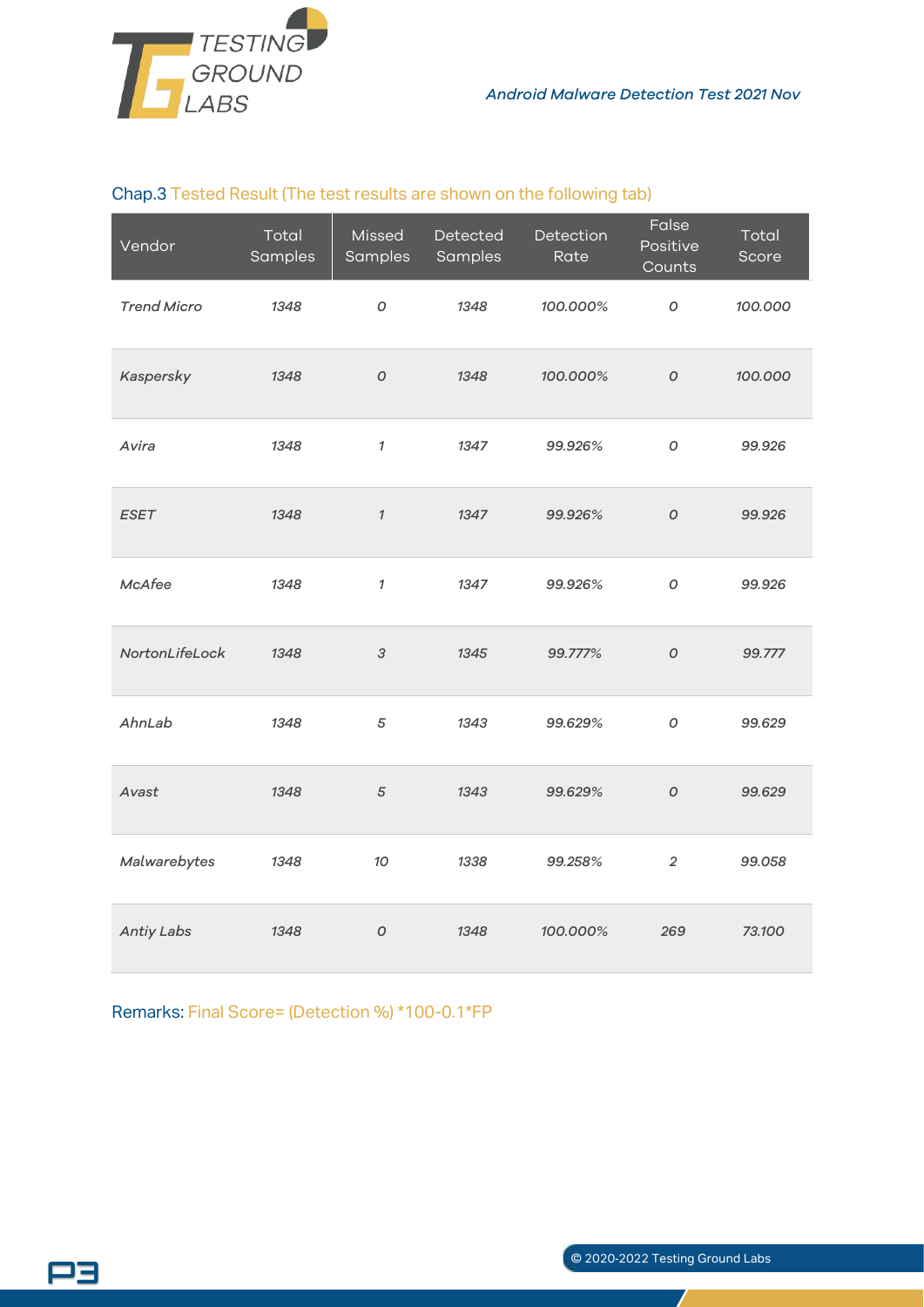

*Android Malware Detection Test 2021 Nov*

#### Chap.4 Test Summary & Monthly Award

During the test, we had helped some vendors fix the crashes that we discovered and then we also had verified and confirmed the fixes.

#### Monthly Award

P4

| 2021.11            |                                    |
|--------------------|------------------------------------|
| <b>Trend Micro</b> |                                    |
| Kaspersky          |                                    |
| Avira              |                                    |
| <b>ESET</b>        |                                    |
| McAfee             | 5 Star Monthly Award 2021 November |
| NortonLifeLock     |                                    |
| AhnLab             |                                    |
| Avast              |                                    |
| Malwarebytes       |                                    |

#### © 2020-2022 Testing Ground Labs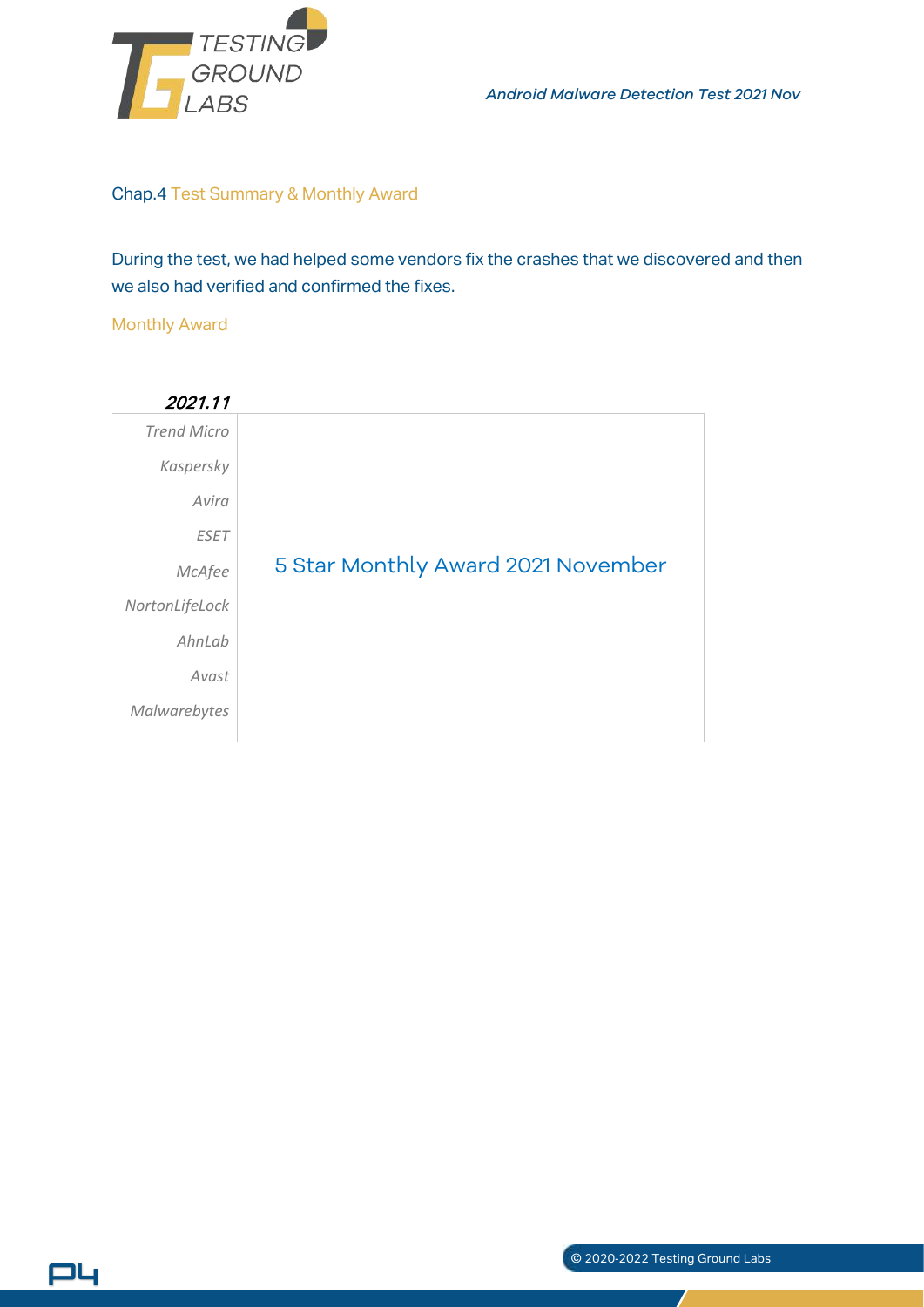

#### Chap.5 Rights Statement

Unless otherwise stated, Testing Ground Labs (hereinafter referred to as "TG Labs"), owns the copyright of this report. Without prior written consent of TG Labs, no other unit or individual shall have the right to alter the contents of this report and use it for commercial purposes by any means (including but not limited to transmission, dissemination, reproduction, excerpt, etc.).

Unless otherwise stated, TG Labs shall be the rightful owner of the trademarks and service marks used in the report. Any action of infringing upon the legal rights of TG Labs is prohibited. TG Labs shall have the right to pursue the legal liability of the infringer in accordance with the law.

#### Chap.6 Disclaimer

Note that before using the report issued by Testing Ground Labs (hereinafter referred to as "TG Labs"), please carefully read and fully understand the terms and conditions of this disclaimer (hereinafter referred to as "Disclaimer"), including the clauses of exclusion or restriction of the liabilities of TG Labs and the limitations of the rights of users. If you have any objection to the terms and conditions of this Disclaimer, you have the right not to use this report, the act of using this report will be regarded as acceptance and the recognition of the terms and conditions of this Disclaimer, so by using this report, you agree to the following terms and conditions:

- 1. The report is provided by TG Labs, all the contents contained herein are for reference purposes only, and will not be regarded as the suggestion, invitation, or warranty for readers to choose, purchase or use the products mentioned herein. TG Labs will not guarantee the absolute accuracy and completeness of the contents of the report; you should not rely solely on this report, or substitute the viewpoints of the report for your independent judgment. If you have any queries, please consult the relevant departments of the State, and then choose, purchase or use products by your independent judgment.
- 2. The contents contained herein is the judgment made by TG Labs to the product characteristics as of the date the report was published. In the future, TG Labs will have the right to issue new reports which contain different contents or draw different conclusions, but TG Labs has no obligation or responsibility to update the original report or inform readers of the update of it. In this case, TG Labs will bear no responsibility for readers' loss for using the original report.